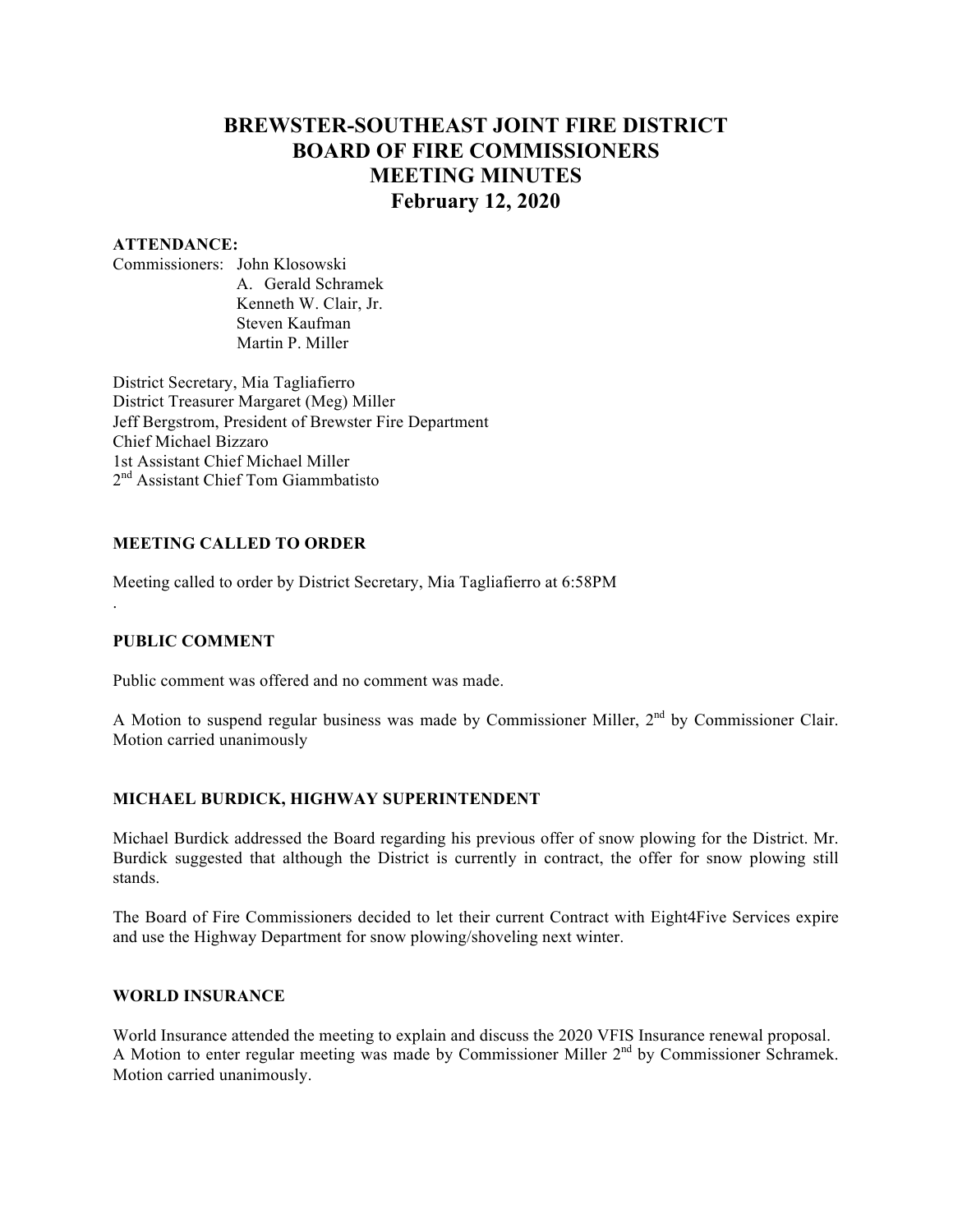A Motion to award Insurance Contract with World Insurance, the sole responding Bidder to the RFP, was made by Commissioner Schramek, 2<sup>nd</sup> by Commissioner Clair. Motion carried 5-0.

#### **APPROVAL OF MEETING MINUTES**

A Motion was made to approve the minutes of December 30, 2019 and January 2, 2020 by Commissioner Schramek,  $2<sup>nd</sup>$  by Commissioner Clair. Motion carried 5/0

#### **ACCEPTANCE OF BILLS/VOUCHERS**

All bills and vouchers were reviewed and approved. A Motion to approve the bills and vouchers was made by Commissioner Clair, 2<sup>nd</sup> Commissioner Schramek, motion carried unanimously.

#### **CORRESPONDENCE**

All correspondence was read by Mia Tagliafierro, District Secretary

### **FOLLOW UP RE FLOOR DRAIN BID**

The Board of Fire Commissioners received two bids in response to the Floor Drain Project:

Lyons Development submitted a proposed bid for reconstruction of floor drain and new oil interceptor, together with a non-collusive bidding certification, bid in the amount of \$89,964.88.

James Gagliardo Excavating Cont. submitted a proposed bid for reconstruction of floor drain and new oil interceptor, together with a non-collusive bidding certification, bid total is \$113,071.88.

A Motion to award bid to Lyons Development for reconstruction of floor drain and new oil interceptor in the amount of \$89,964.88 was made by Commissioner Clair, 2<sup>nd</sup> by Commissioner Schramek, motion 5-0

#### **COMPUTER/COMMUNICATIONS/RADIOS**

Commissioner Miller reported that there was one monitor left to be installed at Headquarters. The monitor needs a cable to run from the monitor to box. A-1 Computers, our current vendor for computer/communications/radio, estimates about 2 hours for installation, costing \$500-600. A Motion to accept quote from A-1 Computers was made by Commissioner Miller 2<sup>nd</sup> by Commissioner Clair. Motion carried unanimously.

### **FACILITIES**

The exhaust fan motor in engine bay at Main Station is not working and will be repaired by Joe Dexter. A hole in the wall for the new dryer cabinet will be cut by Richie Taylor and Dennis Palmer.Carl McCumber will be going through A/Cs and ice machines to prepare for warmer weather.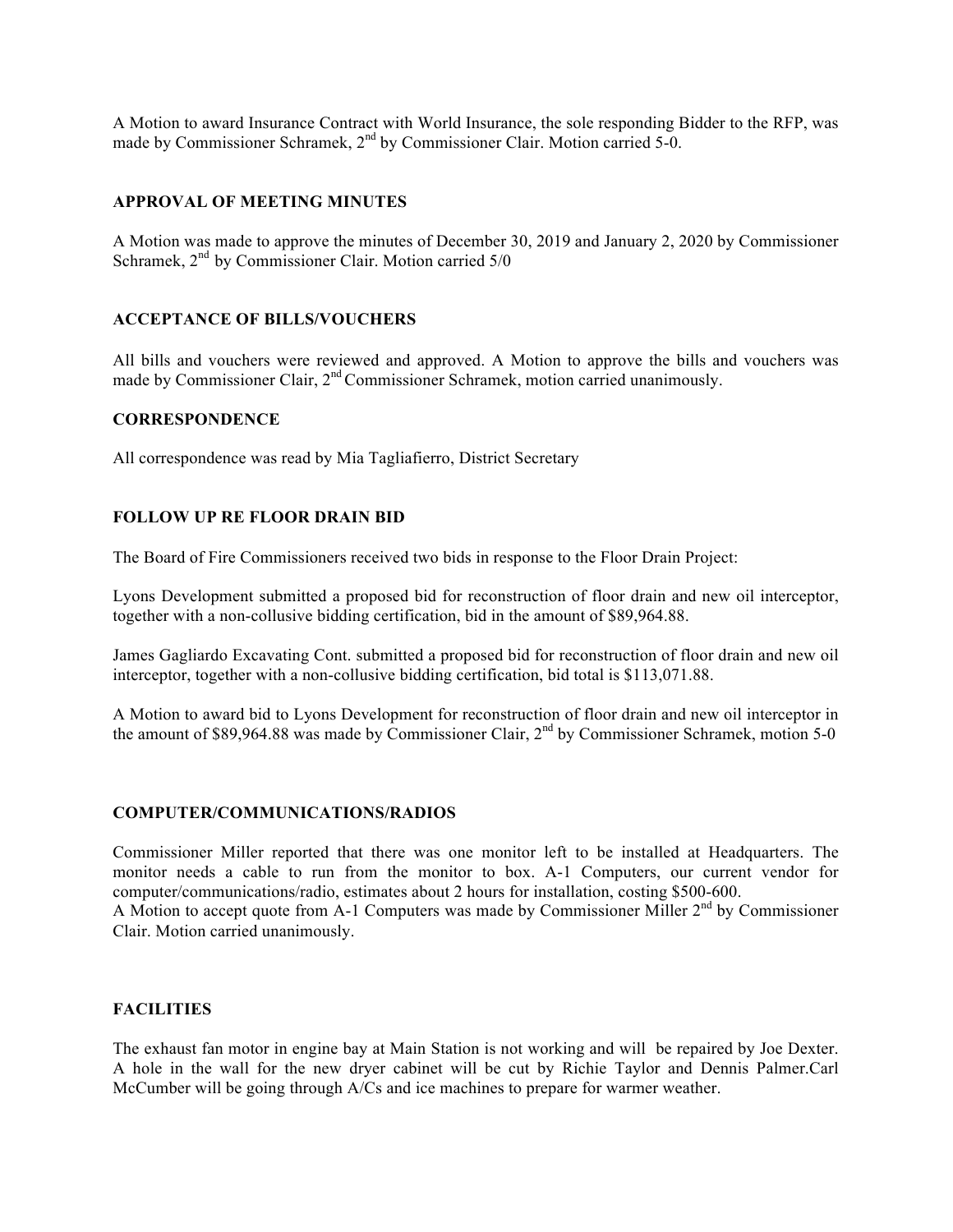Automated lights have been installed throughout both firehouses. A quote by NES was presented for repair of kitchen appliances: Range thermostat \$353.47 Convection oven \$257.31 Replacement of thermocouple \$67.30 Labor \$268.00 Total Cost: \$946.08

A Motion to accept quote by NES for kitchen repair in the amount of \$946.08 was made by Commissioner Klosowski, 2nd by Commissioner Miller. Motion carried 5-0.

A quote from Alpine Software, a sole source provider, was presented for 2 HID Proximity Readers, stand-alone reader for HID compatible Key Fobs and cards for use with attendance tracking systems, in the amount of \$498.00. A Motion to accept quote from Alpine Software in the amount of \$498.00 for 2 HID Proximity Readers for Key Fobs and cards was made by Commissioner Klosowski, 2<sup>nd</sup> Commissioner Clair. Roll call 5-0.

Commissioner Clair will get a quote from Lyons Development for the ceiling and spray foam. After a brief discussion, the renovation for the outside patio will be reconsidered.

#### **FIRE AND EMS EQUIPMENT**

After physicals gear inspections will be done. Gear inspections will be done quarterly now per Chief Bizzaro.

Commissioner Miller brought up a situation at Headquarters with the Ambulance. Upon entering the ambulance, Commissioner Miller discovered used equipment/medical supplies all over the floor. The red bag container was overflowing with trash, sitting in the bottom of cabinet and used needles and catheters were there that never made it into the "sharps" container. Commissioner Miller suggests the proper way to address the issue is to remove the sharps container and replace with single use sharps containers that can only hold one EpiPen, and that the District only purchase single use sharp containers from Medical Warehouse and EMS staff should take the used sharps with them. Commissioner Schramek brings up question of if ambulance is actually checked; by NYS law it is required to inspect ambulance after every single call. Chief will adopt policy.

Discussion regarding bail out systems, price is confirmed but Chief is still waiting to hear back from Carmel FD. (Bail out systems were bundled with other Districts/Departments in area). Will get specs from RPI and discuss further next month.

#### **FIRE ROADS**

No progress has been made.

#### **FIRE PREVENTION**

Nothing to report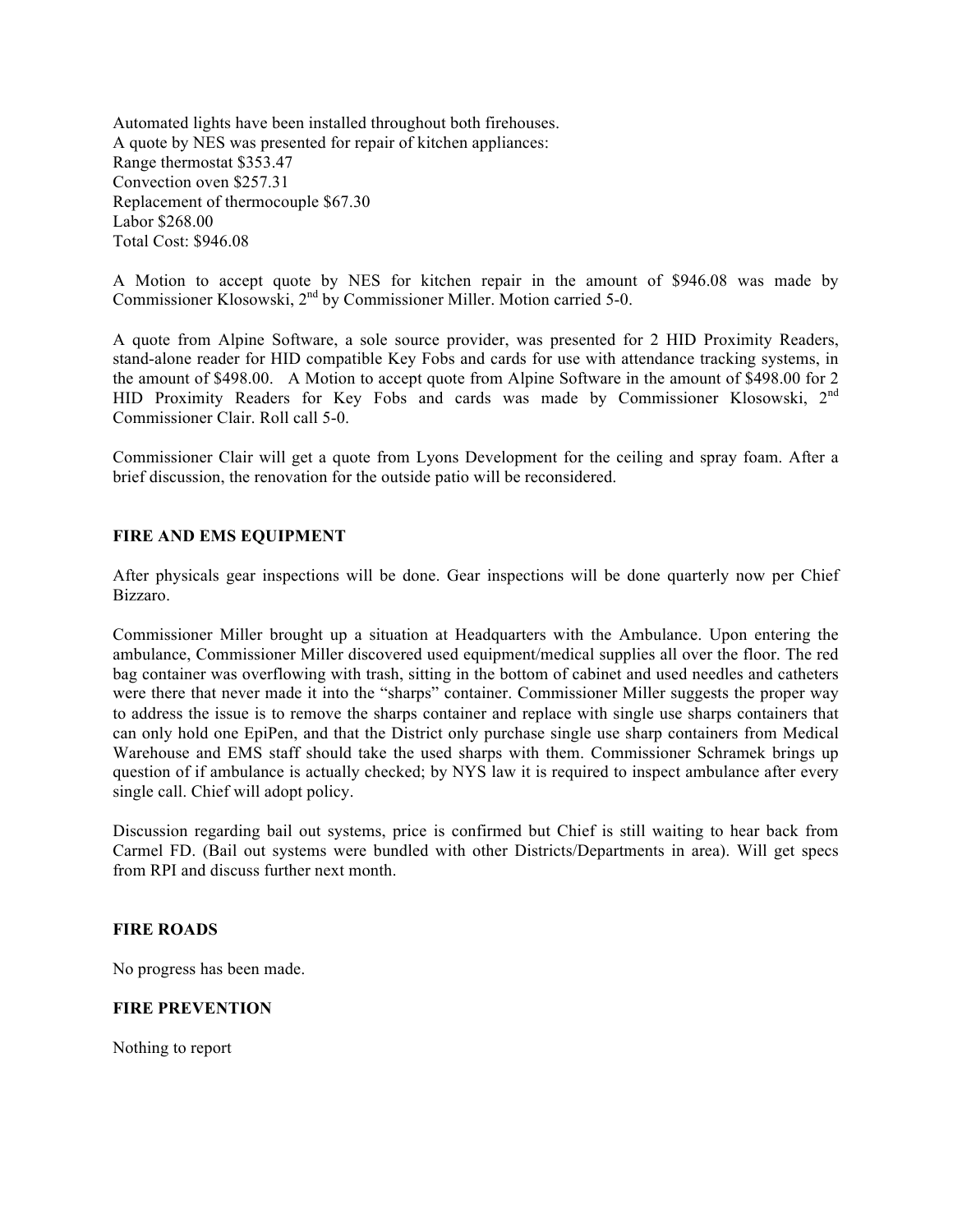### **INSURANCE CLAIMS/VFBL**

Nothing to report

### **LEGAL CONTACT/REPORTS**

Michael Liguori spoke to the Attorney for PineStreet Brokers regarding the Milltown Property regarding a release of all restrictions, or alternatively they would take back the property. No decision has been made at this time.

Discussion regarding re-approval of policies and written resolution.

A Resolution to adopt revised policies for the calendar year of 2020 was made by Commissioner Klosowski,  $2<sup>nd</sup>$  by Commissioner Clair, roll call 5-0.

Discussion regarding approval of purchase for Seagrave truck- Michael Liguori suggests the Board of Fire Commissioners submit a permissive referendum immediately although it should have been done in June after meeting.

A Resolution to submit for acquisition of vehicle subject to permissive referendum was made by Commissioner Klosowski  $2<sup>nd</sup>$  by Commissioner Miller, roll call 5-0

### **LOSAP**

Commissioner Kaufman updated files with new applicants for audit of LOSAP points. Commissioner Kaufman also wrote a letter to Commissioner Klosowski regarding his own points. Lengthy discussion regarding LOSAP audit.

The Secretary for the Board of Fire Commissioners will post a memo in both Firehouses stating that the Board will be conducting an audit, and all requests for points to be reviewed should be received by April 1, 2020. Any requests received after April 1, 2020 will not be reviewed.

### **OSHA MANDATES**

There will be a makeup on Saturday the  $15<sup>th</sup>$  for those members who missed the Harassment prevention course. The Chief will also accept online training.

During physicals it was discovered that there were a few individuals who needed large masks, and based on the next round of physicals it will be decided whether a certain quantity of large masks will be purchased or if they will be purchased as a set for individual gear. N95 respiratory masks also need to be tested.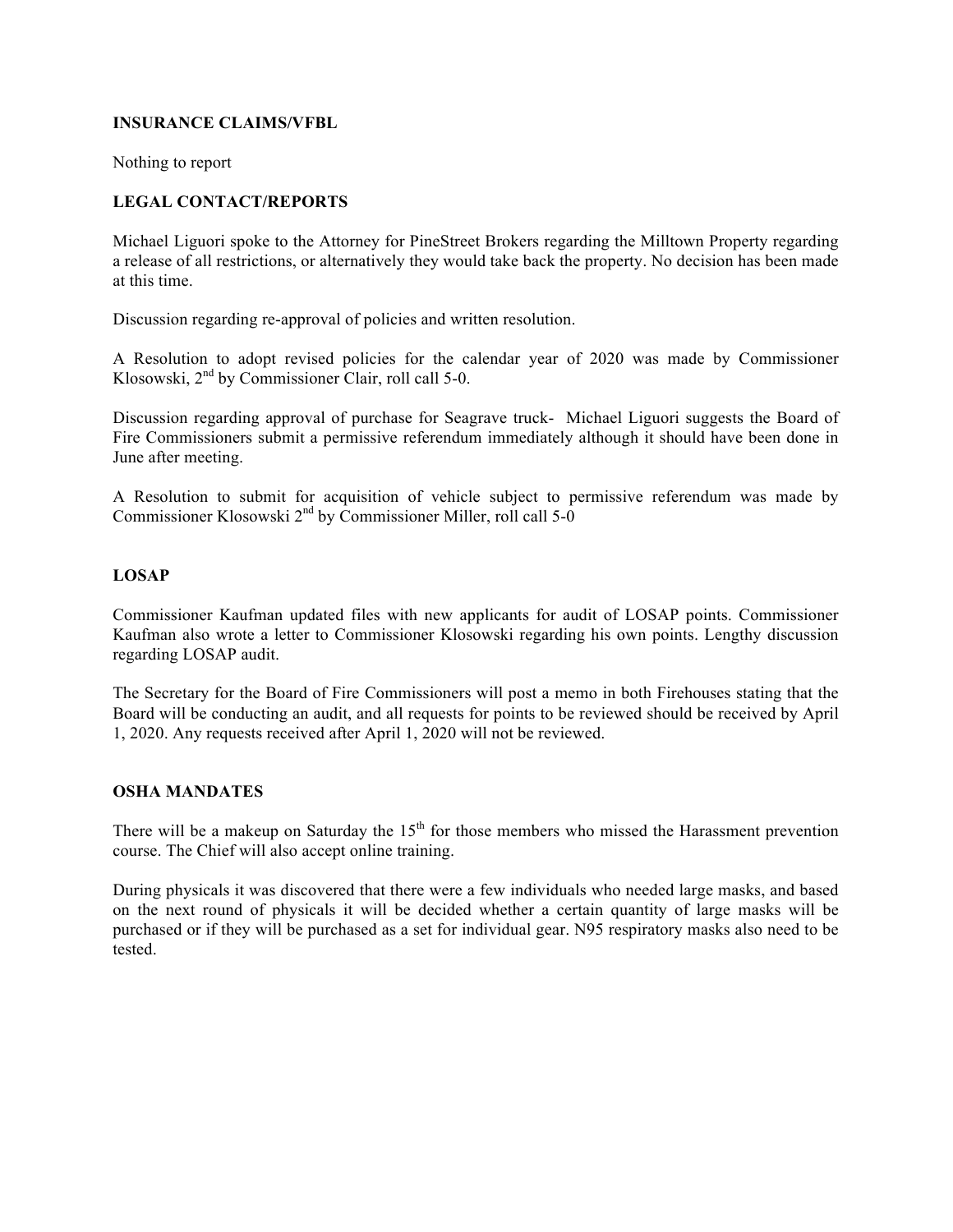### **VEHICLE MAINTENANCE**

| Vehicle      | Beginning<br>Mileage | <b>Ending Mileage</b> | Mileage | Total Monthly Work Performed        |
|--------------|----------------------|-----------------------|---------|-------------------------------------|
| $11 - 1 - 1$ | 62491                | 63101                 | 610     | Oil change and inspection at franks |
| $11 - 1 - 2$ | 36250                | 37030                 | 779.8   |                                     |
| $11 - 1 - 3$ | 37405                | 37740                 | 335     |                                     |

Fuel usage main station diesel 108.6 Gas 69.400

Station one gas 100.300 Joe Dexter's submitted work order totaled 30.5 hours

### **RECRUITMENT AND RETENTION**

Nothing to report.

### **CHIEF'S REPORT**

Chief Bizzaro reported that the air bags arrived. Chief also mentioned that a shelf needs to be made for 11-5-1 for airbags to be put in for proper storage.

ISO is coming March  $5<sup>th</sup>$ , 2020 at 5:30PM for a hose test, pump test and ladder test.

Brief discussion regarding BLS 11 moving to main station. Employees claimed they were emailed by the Board of Fire Commissioners that they have to stay at Station One, which is not true. Commissioner Schramek will check into it.

Chief's car needs an SCBA mount; rear cabinet is falling apart. Discussion regarding repair and replacement of cabinet. Chief will get prices and report back to the Board.

### **FUTURE CAPITAL PROJECT**

Nothing to report

#### **NEW APPARATUS 11-8-1**

Commissioner Schramek reports that he has been in contact with Jordan Hardy and as far as DASNY \$50k grant is viable, the Board should be hearing within a few months. Commissioner Schramek also reports that the grant was accepted by NYS for compressor.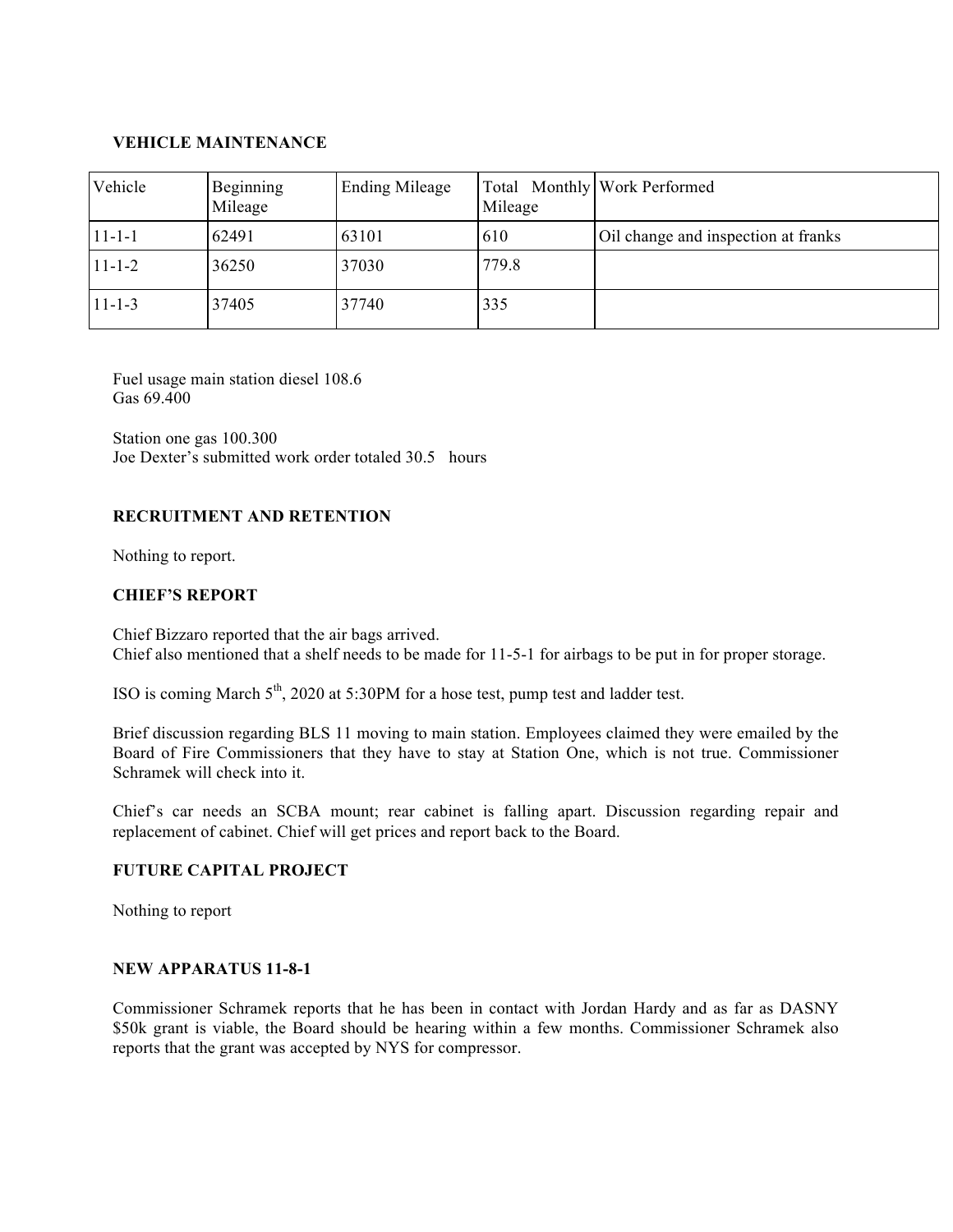Meg Miller spoke with Kevin from Grant Guys to get SAM Registration information. Commissioner Miller will take over with grant that Commissioner Joe Toscano was working on.

#### **TRAVEL AND TRAINING**

FDIC training in Indianapolis is April  $20-25<sup>th</sup>$ , 2020.

#### **ADP Payroll**

Commissioner Clair will update ADP Payroll with raises.

### **BANK ACCOUNTS**

Meg Miller reports we are waiting for M&T to finish their paperwork.

#### **OLD BUISINESS**

Commissioner Clair would like to implement better system for mileage and gas reports

Commissioner Miller looked over the driving policies in the revised Policy Handbook.. Commissioner Miller will and revise and bring to the Board to implement a better policy.

#### **NEW BUSINESS**

Commissioners reviewed applications for new members.

A Motion to accept Matthew Geonela's membership application was made by Commissioner Miller 2nd by Commissioner Clair. Motion carried 5-0.

A Motion to accept Billy May's membership application was made by Commissioner Kaufman 2<sup>nd</sup> by Commissioner Clair. Motion carried 5-0.

A Motion to accept Pedro Blandino's membership application was made by Commissioner Clair by 2nd by Commissioner Schramek. Motion carried 5-0.

A Motion to accept William Matturro's membership application was made by Commissioner Schramek 2<sup>nd</sup> by Commissioner Clair, Motion carried 5-0.

A Motion to accept Daniella Cassale's membership application on the condition of signature from parent was made by Commissioner Miller  $2<sup>nd</sup>$  by Commissioner Clair roll call 5-0

A Motion to accept Ashley Cochran's membership application on the condition of signature from parent was made by Commissioner Miller, 2<sup>nd</sup> by Commissioner Clair. Roll call carried 5-0.

A Motion to accept Thomas Mcmurray's membership application was made by Commissioner Miller. Motion was not  $2<sup>nd</sup>$  and the application was returned to membership committee for incomplete application.